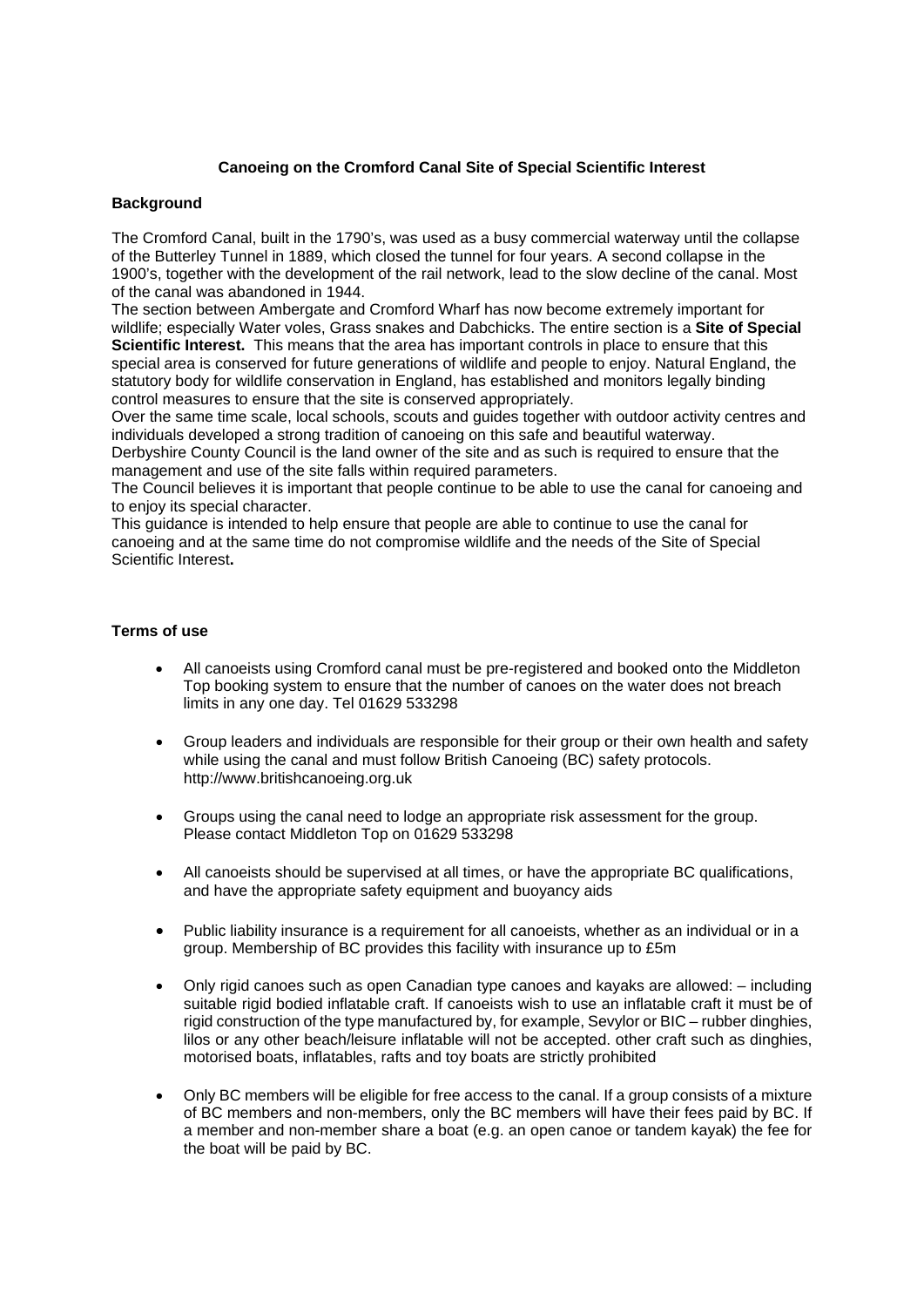- BC members must carry their membership cards at all times whilst using the canal, in case they are asked to prove their status by a member of DCC Countryside Service staff and to prove the existence of BC third party liability insurance cover. This condition applies whether the BC member is on their own in a boat, is in a boat with other BC members, or is in a boat with non BC members
- All canoes and equipment that has been used in other waters must be washed and drained prior to use in the canal in order to prevent introduction of alien species
- No more than 10 boats will be allowed at any one time and no more than two out of three sessions a day (morning / afternoon / evening) will be used in any one day. If you want to come on the canal at short notice, perhaps because of weather conditions on your first choice of water, you must firstly check availability on 01629 533298
- The launch fee is payable to Derbyshire County Council at Middleton Top visitor centre for each session. There are 3 sessions per day; morning, afternoon and evening. Please leave the water 1 hour before sunset to allow wildlife to settle before dark
- Usual times are : Morning: 9.00 to 13.00 Afternoon 13.00 to 17.00 Evening: 17.00 to Dusk Flexibility can be applied but needs to be agreed in advance so that SSSI conditions are not breached
- Launch fee for 2018 season is £2.80 per session per boat, £1.70 for individuals. Once a booking is made the launch fee will be charged unless at least 3 days' notice of cancelation is given
- Canoeing is only permitted between Cromford Wharf and High Peak Junction (Lea Wood Pump). The authority reserves the right to restrict this area at any time for whatever purpose it requires. This can include maintenance or wildlife protection
- Access to the water for launching is from Cromford Wharf only and must be from the section of canal with a stone edge. Landing at any other point is not permitted except in the case of accidents and emergencies. Please note the offside bank of the canal is private until you reach High Peak Junction visitors centre
- When the Leawood Pump is operating all canoeists should avoid its outfall adjacent to the white fence
- Deliberate immersion in the water is not permitted and any confidence building games must be kept under control and undertaken in the turning area at Cromford Wharf. This is to minimise potential disturbance to wildlife
- The canal is ecologically very sensitive and a legally protected Site of Special Scientific Interest. The vegetation in the channel and on the bank side is an important habitat for nesting wildfowl and invertebrates. Particular care should be taken from the beginning of March to the end of the nesting season (Normally late August). The site also has a large water vole population which are protected by law from disturbance. All canal users are asked to take great care not to disturb this habitat and the wildlife using it. The submerged vegetation is also of importance and should be treated with care
- The canal is used by a wide variety of different users who want to enjoy the countryside. Please respect other users at all times